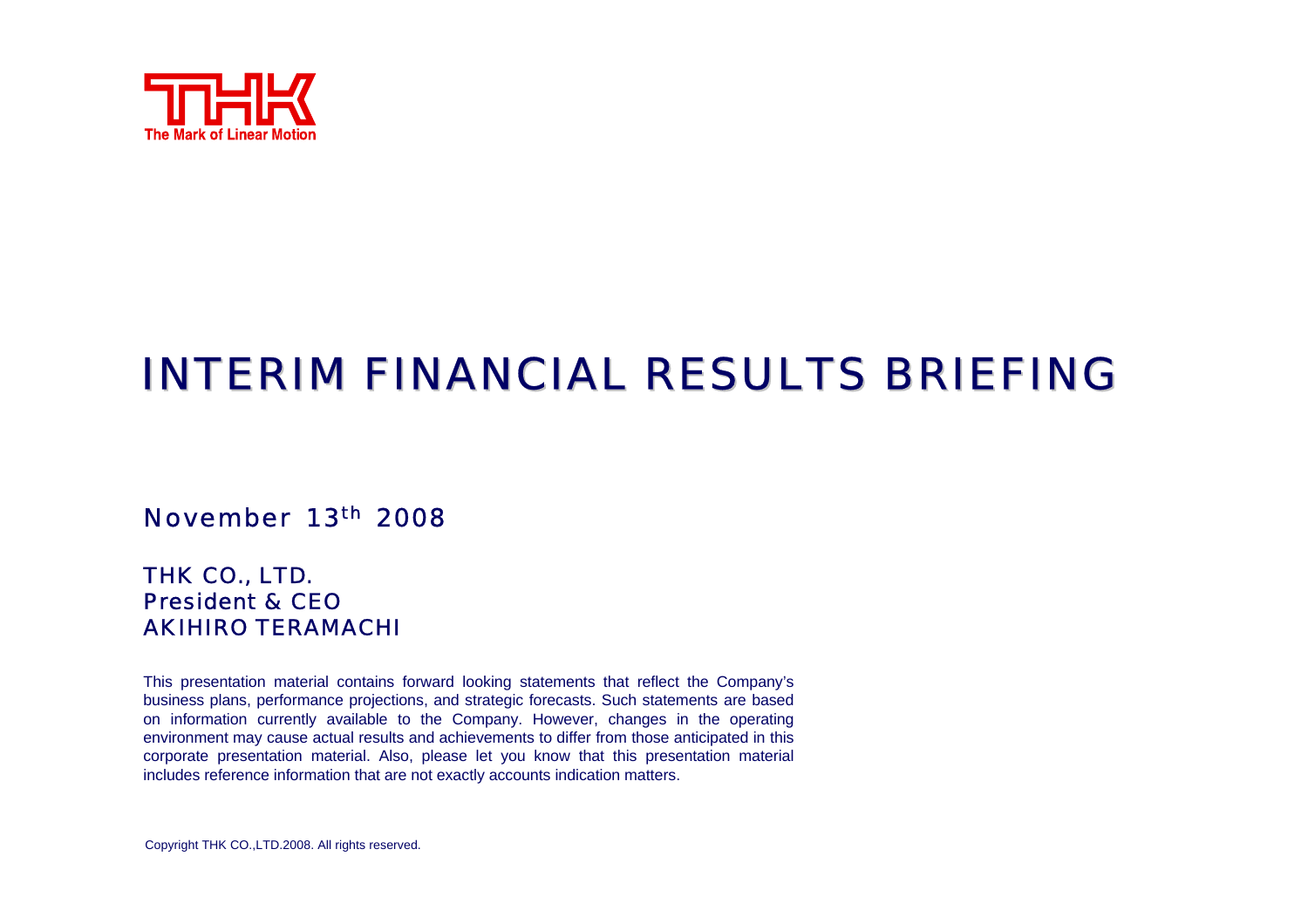

# **Financial Statements** 1st Half of Fiscal Year ending 2009 March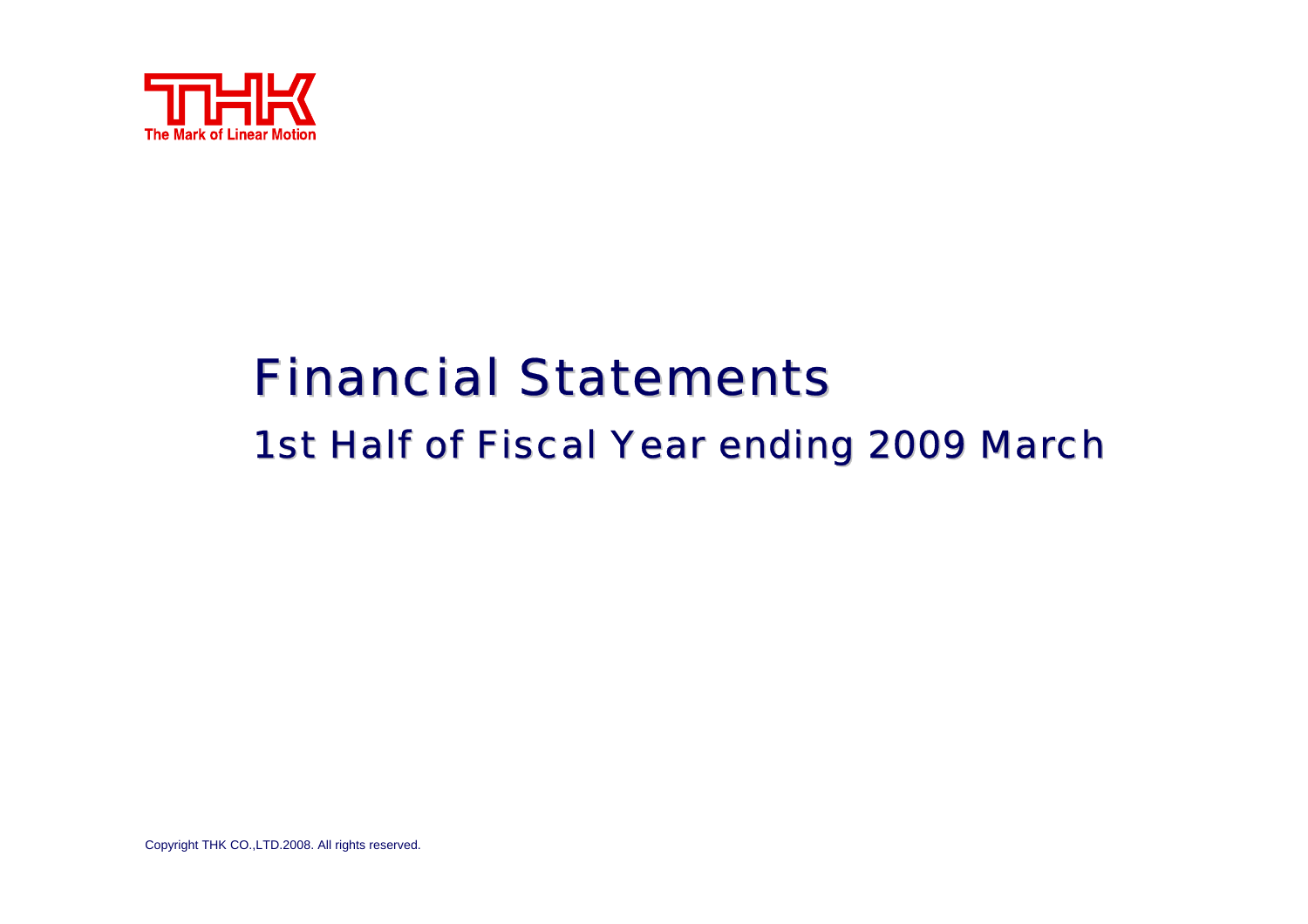## **Financial Highlights**



**Net sales increased by 5.4%, compared to the same period in the previous year, to ¥105.7 billion.** 

- $\sim$  **In Japan, although net sales of machine tool were more modest than same period in the previous year, THK was able to extend domestic sales because of the swell of liquid crystal related business.**
- П **Net sales in the Americas fell affected by external environment; e.g., strong yen against the dollar. However, foreign sales increased since sales in Europe and Asia increased because of a high demand of machinery.**

**Operating income fell by 14.6%, compared to the same period in the previous year, to ¥11.8 billion.**

- П **Variable cost ratio increased affected by the rise of raw material costs.**
- **The State There were increases in fixed costs; e.g., labor costs, depreciation, etc.**
- $\mathcal{L}^{\text{max}}$ **There were increases in SG&A; e.g., distribution costs, personnel costs, etc.**
- ш **In Europe, THK has received about ¥0.9 billion as a return profit of import tariff in the same period in the previous year.**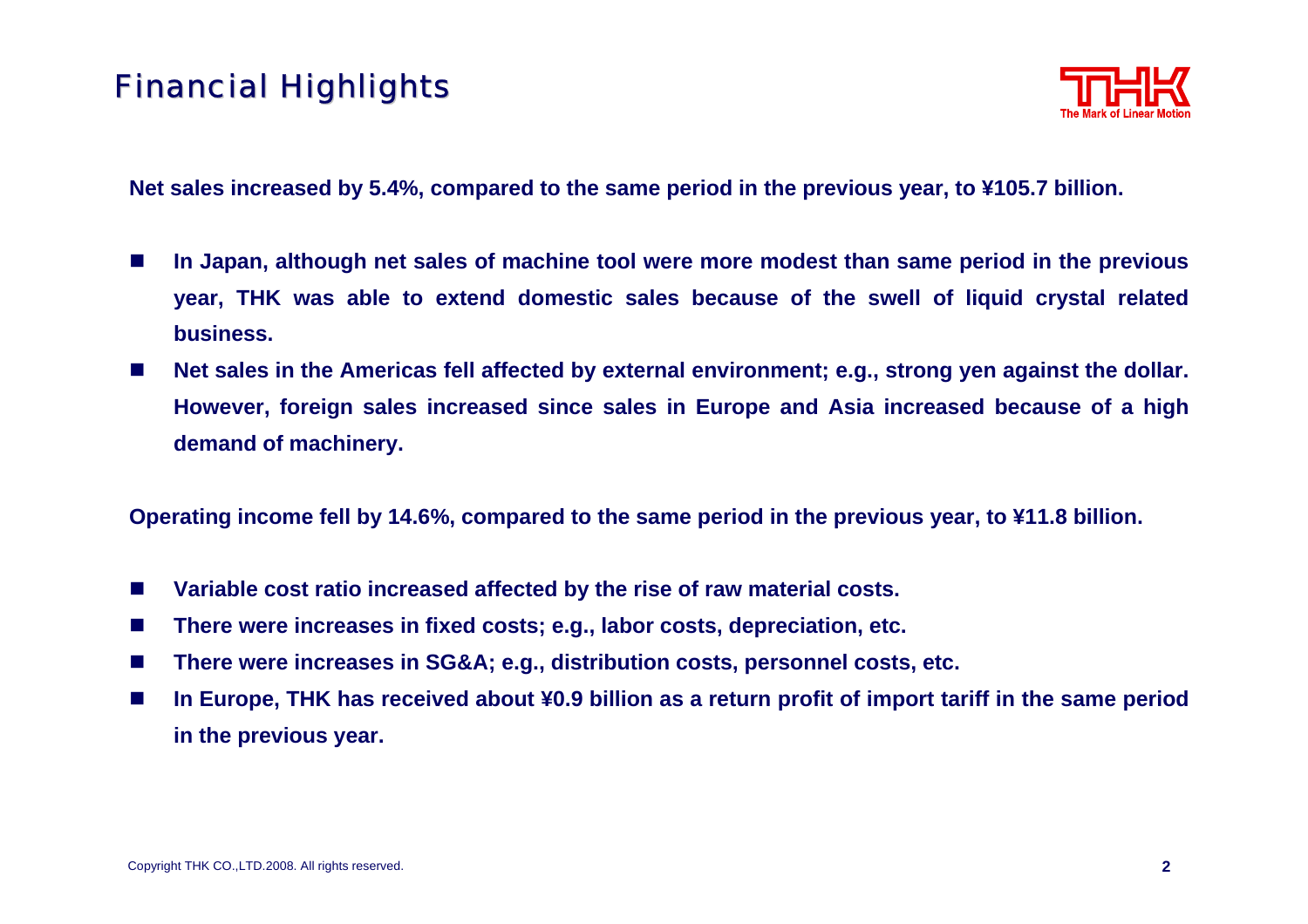#### **Trend in Net Sales**



|              |                                  |        | 100,348 | 108,359 | 105,732                 |                                                                                       |                                                                                                                                            |                                  |  |
|--------------|----------------------------------|--------|---------|---------|-------------------------|---------------------------------------------------------------------------------------|--------------------------------------------------------------------------------------------------------------------------------------------|----------------------------------|--|
|              |                                  |        |         | 12,226  | <b>Asia and others</b>  |                                                                                       | Asia and Others (Up ¥3,605 million Y/Y)                                                                                                    |                                  |  |
|              | 87,946<br><b>Millions of yen</b> | 86,764 | 8,923   | 12,463  | 12,528<br><b>Europe</b> | 20,520<br>Transportation                                                              | South Korea<br><b>Taiwan</b><br>■China                                                                                                     | Up 77.0%<br>Up 15.1%<br>Up 29.8% |  |
|              | 8,981                            | 10,221 | 12,773  |         | 13,678                  | Equipment-<br><b>Related Business</b>                                                 |                                                                                                                                            |                                  |  |
|              | 9,727                            | 9,617  | 14,287  | 11,713  | The Americas<br>12,639  |                                                                                       | Europe (Up ¥905 million Y/Y)                                                                                                               |                                  |  |
|              | 8,304                            | 8,345  |         |         |                         |                                                                                       | ■Machine tools<br>General machinery<br><b>Electronics</b>                                                                                  | Up 13.3%<br>Up 4.1%<br>Up 0.3%   |  |
|              | 60,934                           | 58,579 | 64,365  | 71,956  | <b>Japan</b><br>66,886  | 85,212<br><b>Industrial</b><br><b>Equipment-</b><br><b>Related</b><br><b>Business</b> | The Americas (Down ¥1,648 million Y/Y)<br>■Machine tools<br>Up 4.9%<br>General machinery<br>Down 14.9%<br><b>Electronics</b><br>Down 33.4% |                                  |  |
|              |                                  |        |         |         |                         |                                                                                       | Japan (Up ¥2,521 million Y/Y)<br>■Machine tools<br>General machinery<br><b>Electronics</b>                                                 | Down 6.8%<br>Up 4.3%<br>Up 0.1%  |  |
|              | 1H                               | 2H     | 1H      | 2H      |                         | 1H                                                                                    | X Regional net sales accounted for by customers<br>in each particular region                                                               |                                  |  |
|              | 2007.3                           |        |         | 2008.3  |                         | 2009.3                                                                                |                                                                                                                                            |                                  |  |
| <b>1US\$</b> | 115.72                           | 117.04 | 120.16  | 115.53  |                         | 104.92                                                                                |                                                                                                                                            |                                  |  |
| 1EUR         | 142.23                           | 150.05 | 159.61  | 162.87  |                         | 160.54                                                                                |                                                                                                                                            |                                  |  |

Copyright THK CO.,LTD.2008. All rights reserved. **3**

Exchange rate (translation of foreign F/Ss)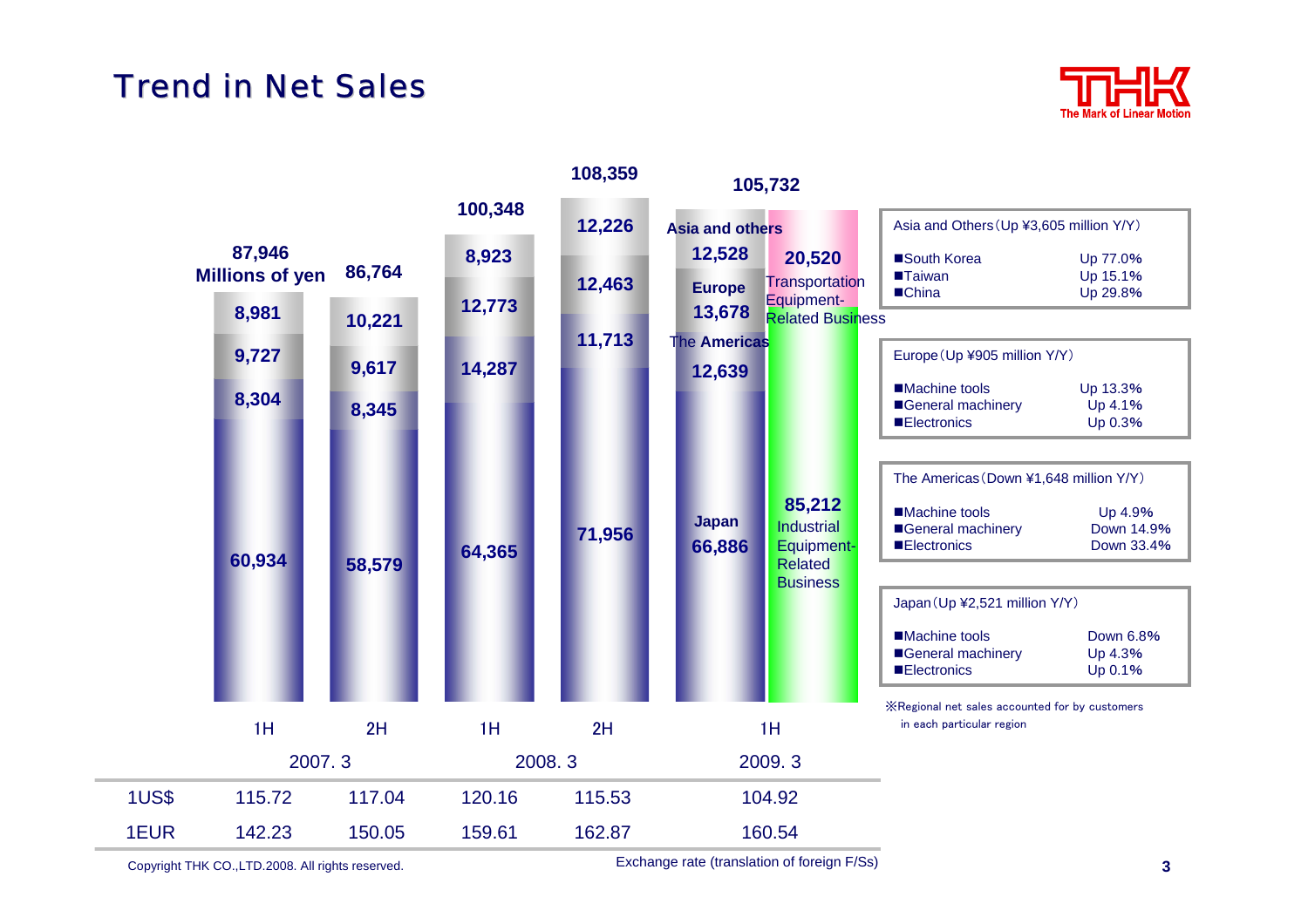### Trends in Cost Ratio and Net Sales Trends in Cost Ratio and Net Sales



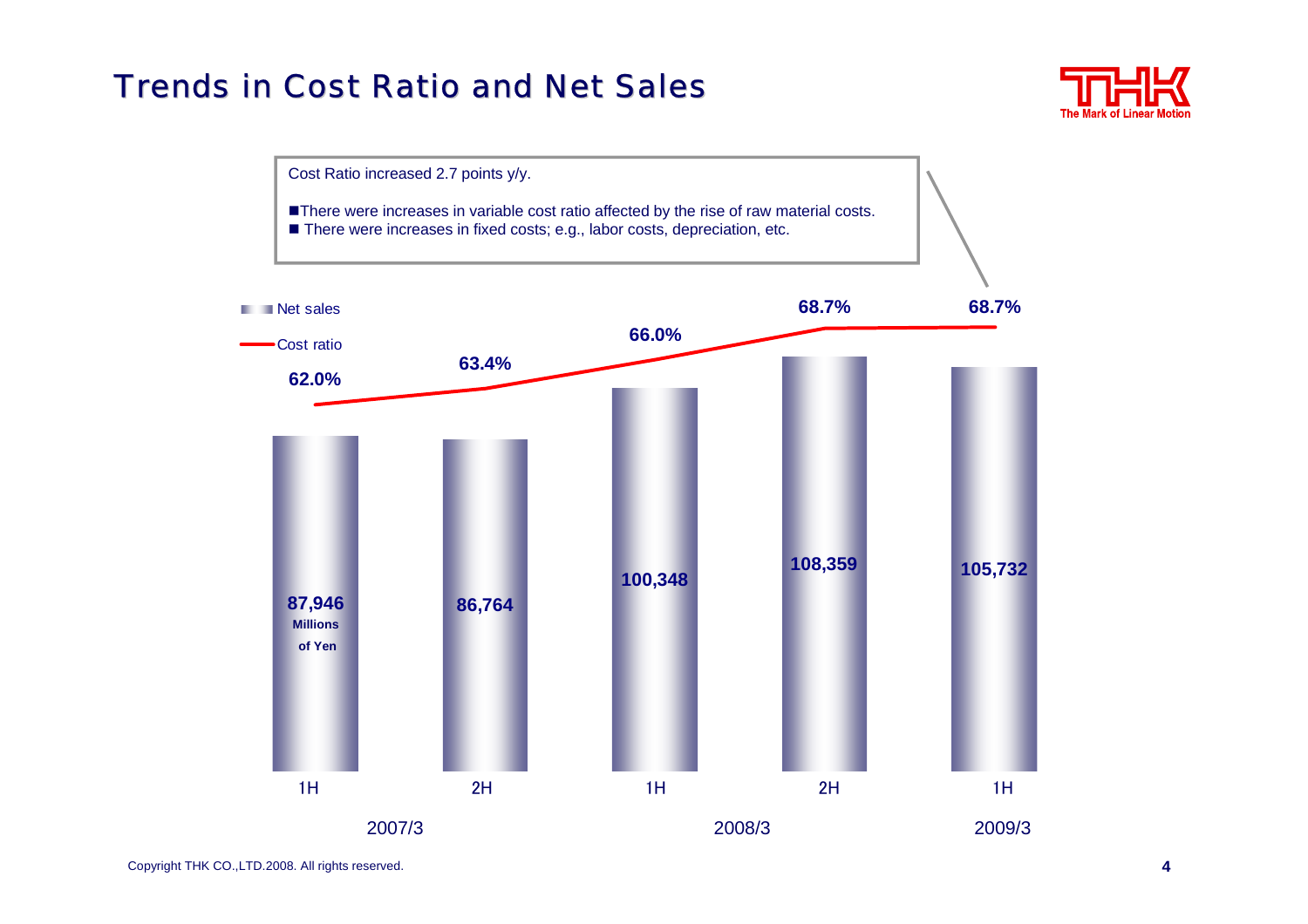#### Trends in SG&*A*



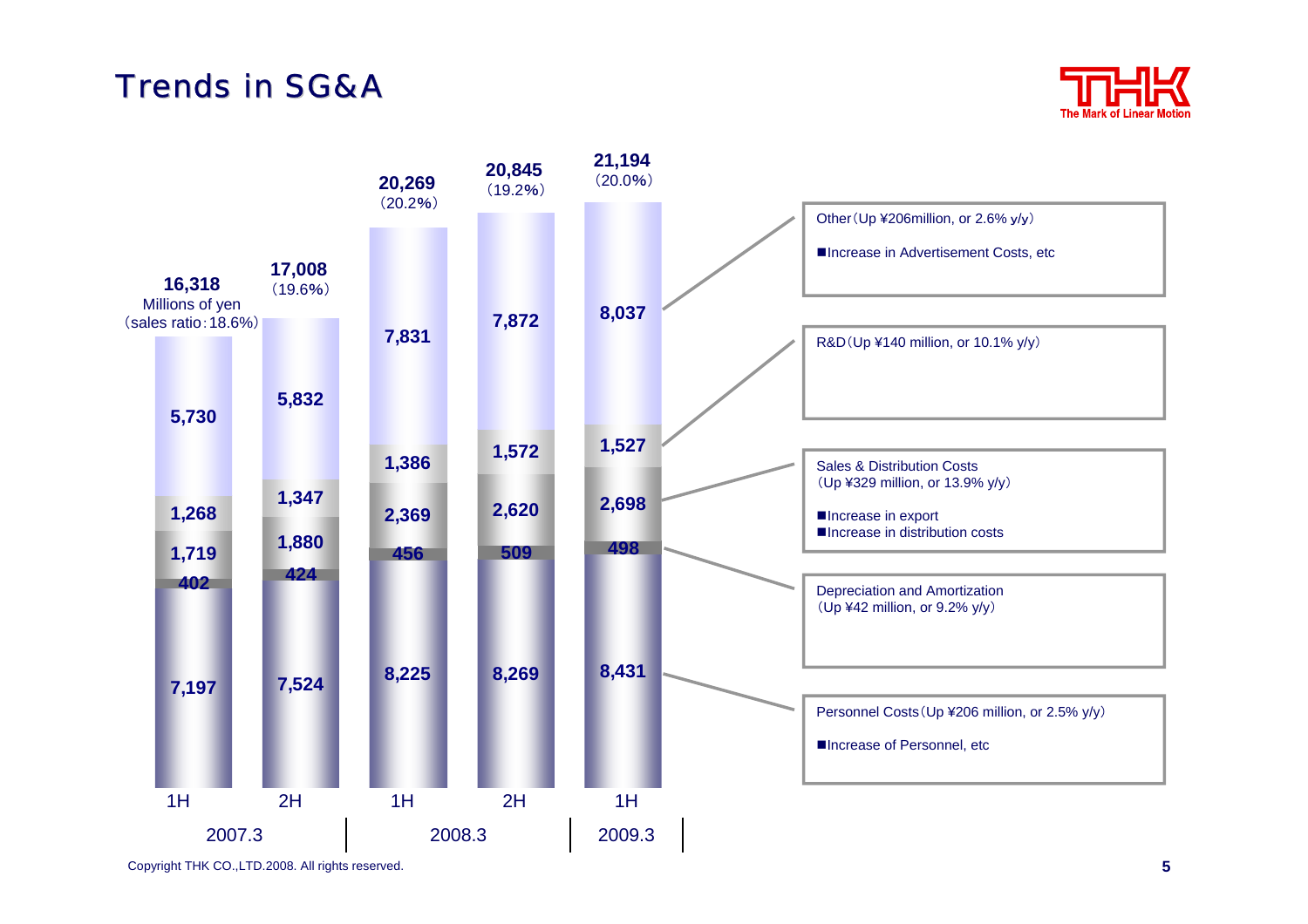## **Operating Profit and Operating Profit Margin**



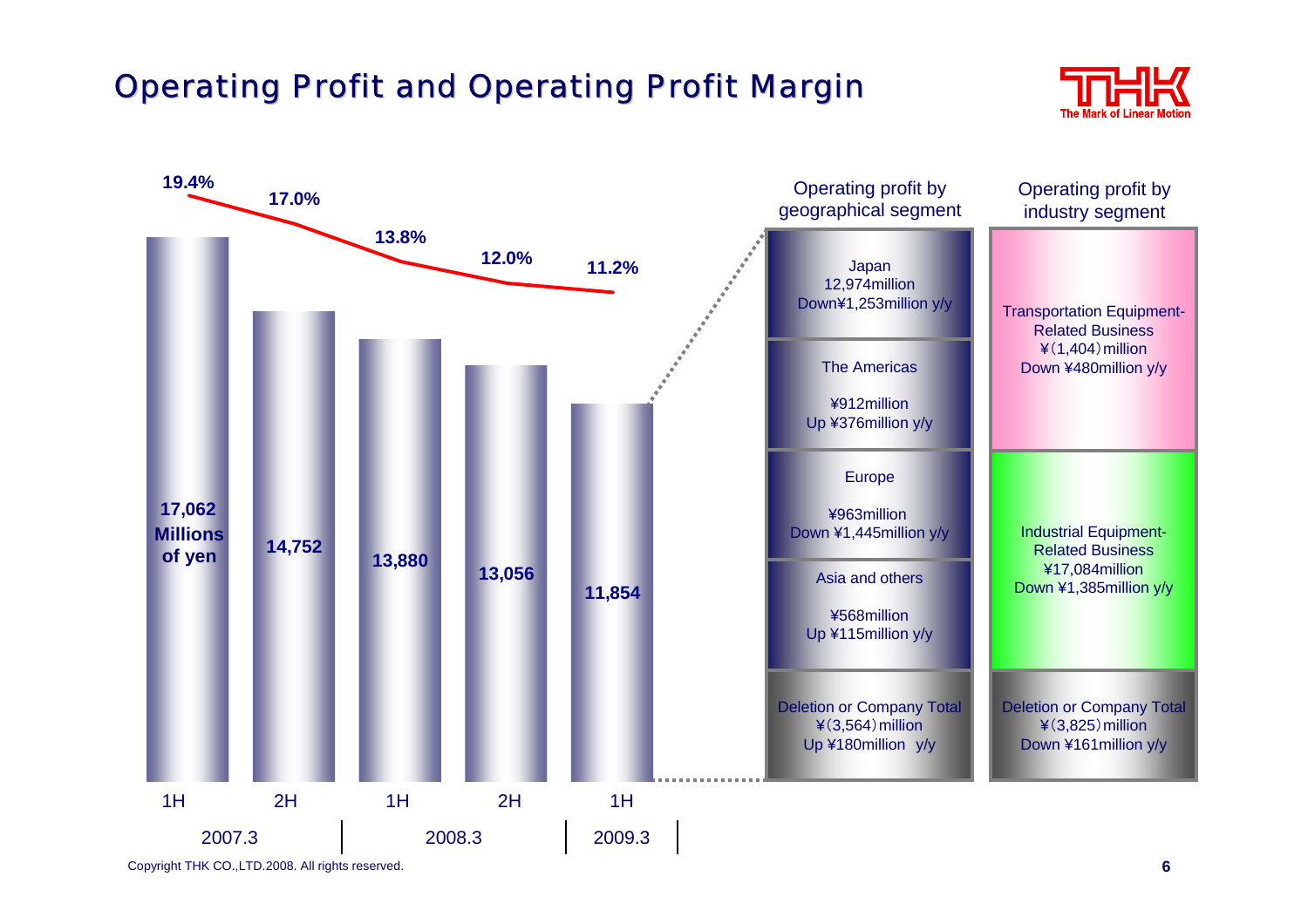## **Operating Income Causes of Change**

**and Others**



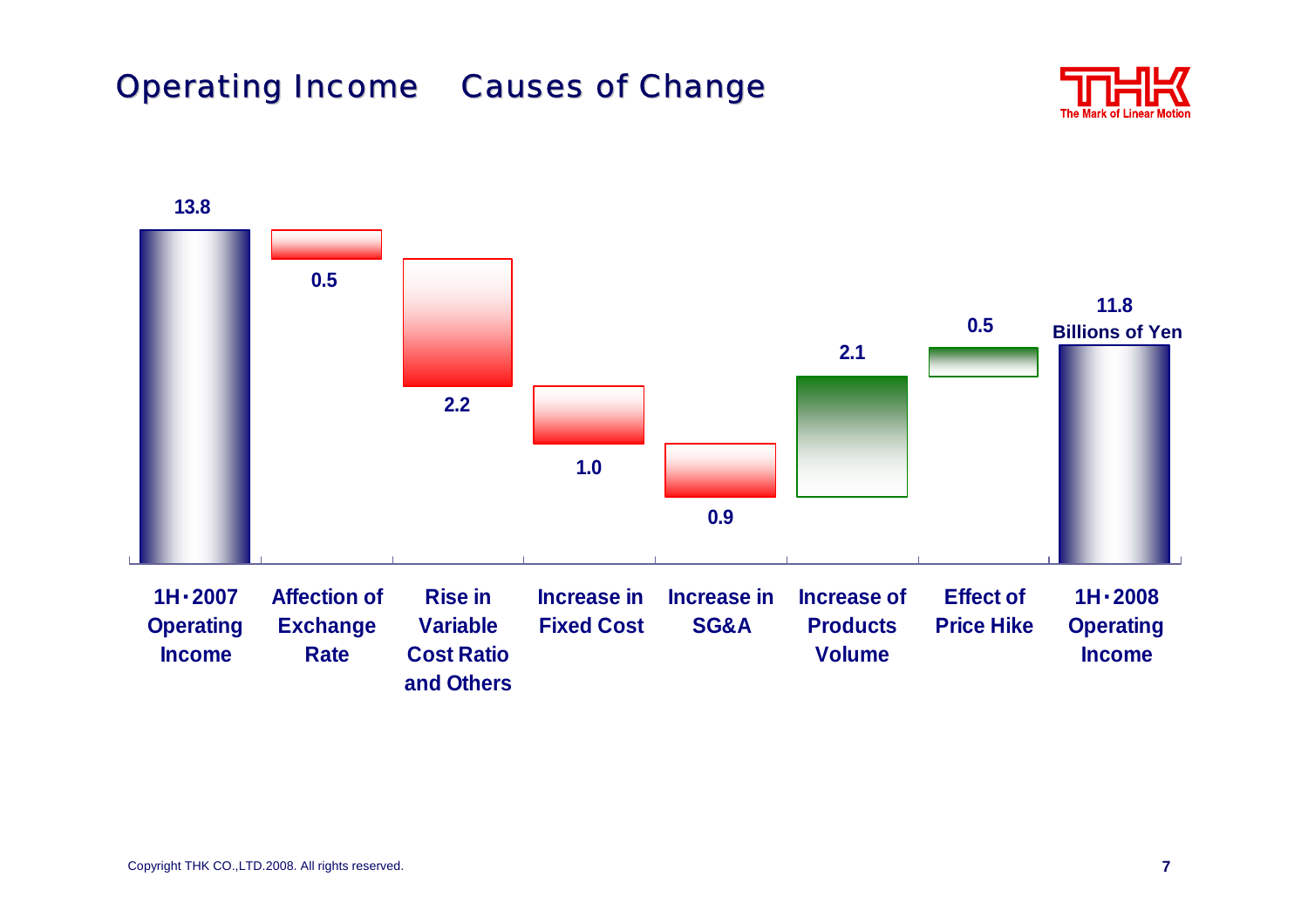#### Trend in Net Income



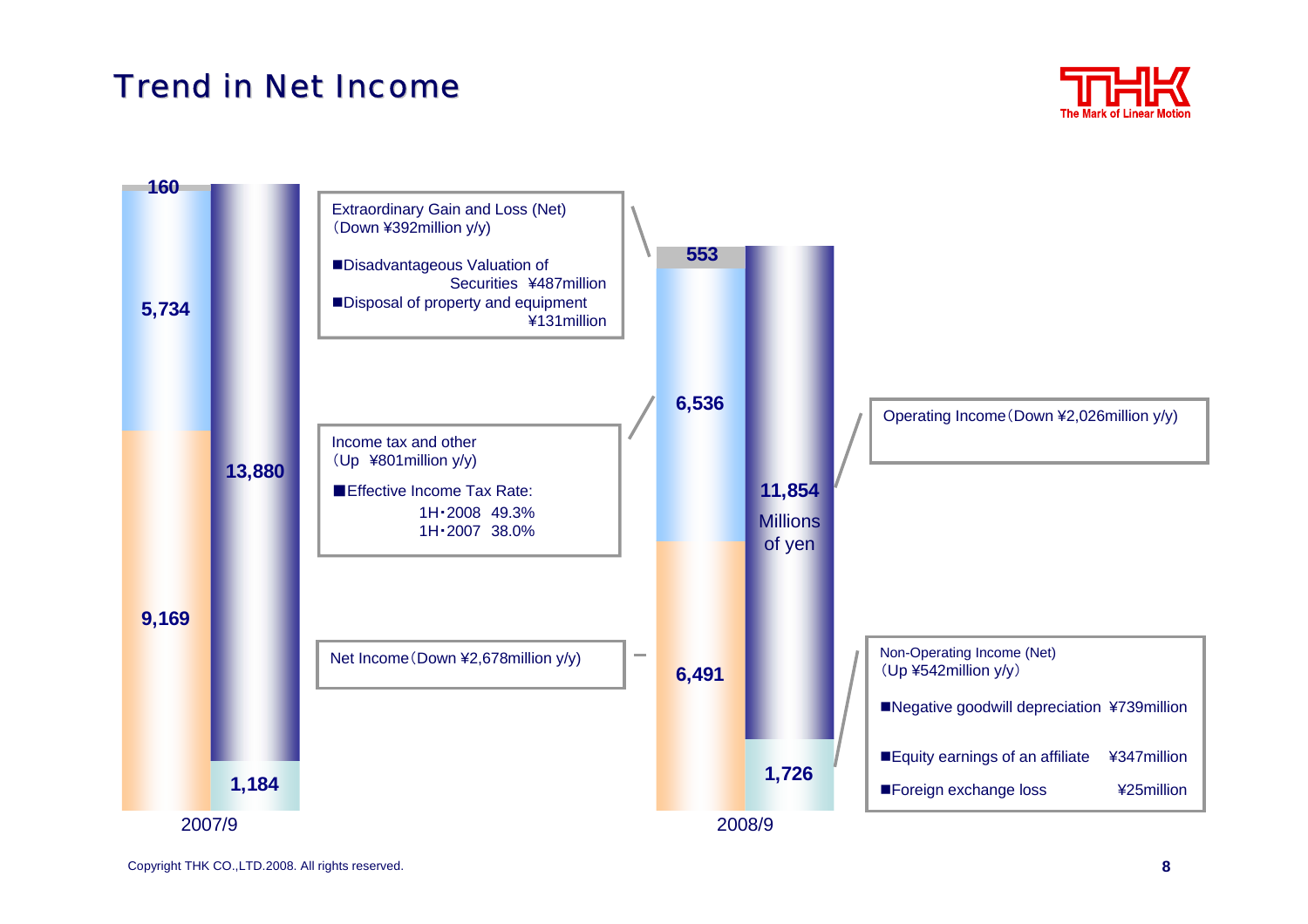

# **Fiscal Year Ending 2009 March Performance Forecast**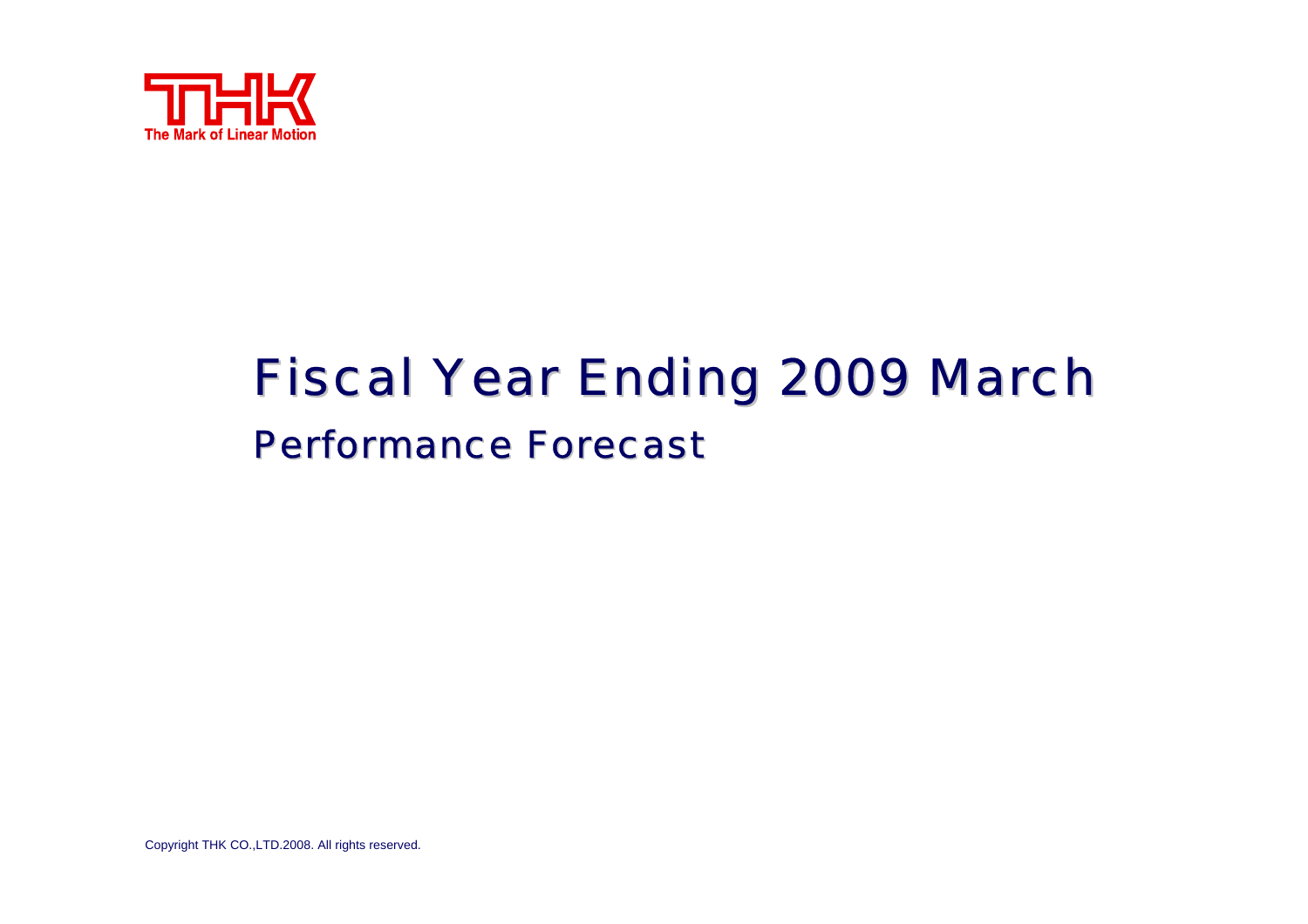#### **Geographical Orders Review**





#### THK(Domestic)

THK Holdings of America, L.L.C.



€1million, y/y

THK TAIWAN CO., LTD.

TW\$1million, y/y



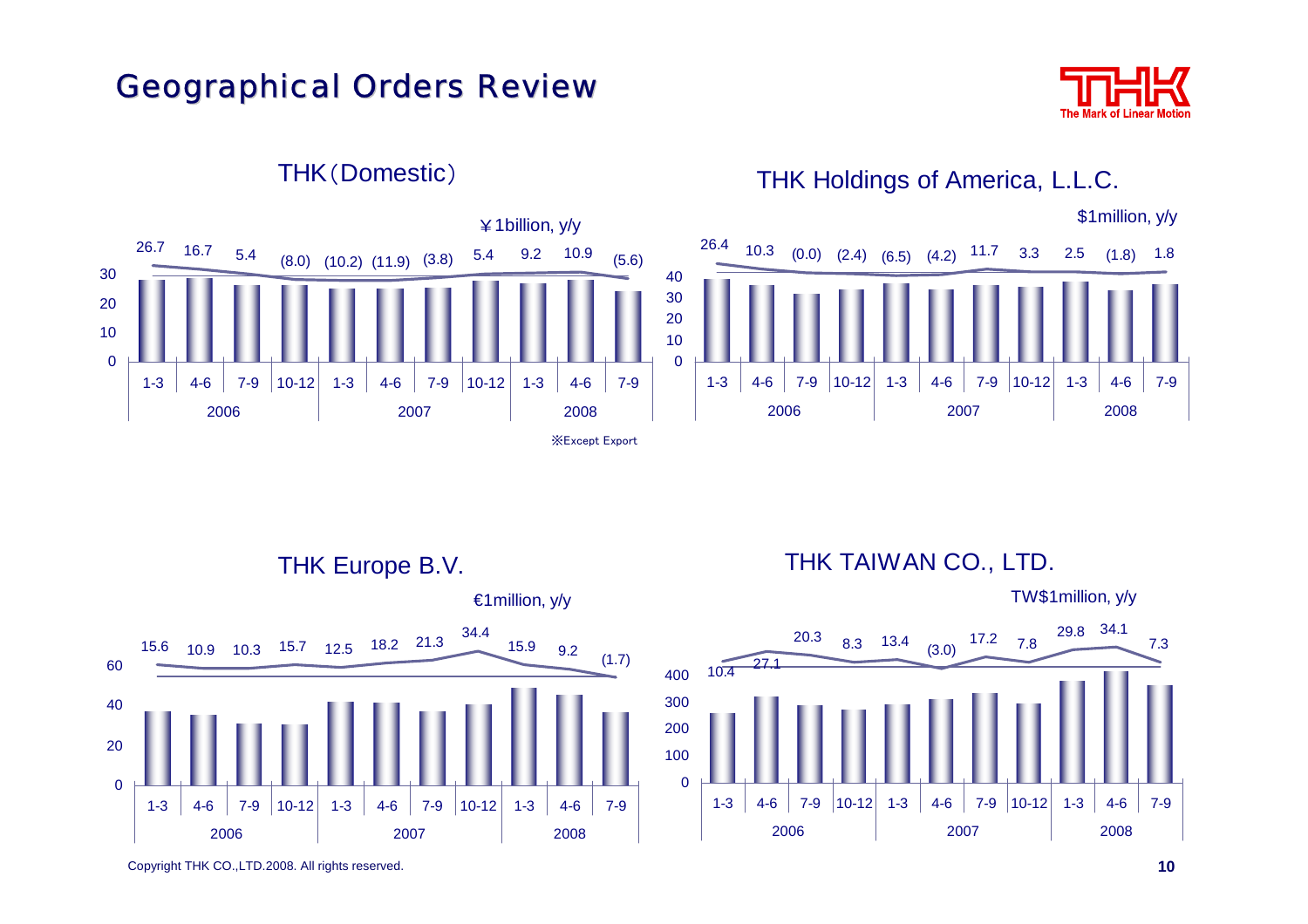#### Profit Forecast Consolidated



|                                   |     | 2009/3<br>(Revised Nov.<br><b>Forecast)</b> | 2009/3<br>(May. Forecast) | 2009/03<br>1H | 2008/03<br><b>Full Year</b> |
|-----------------------------------|-----|---------------------------------------------|---------------------------|---------------|-----------------------------|
| <b>Net Sales</b>                  |     | 192,000                                     | 225,000                   | 105,732       | 208,708                     |
|                                   | y/y | down $8.0\%$                                | up7.8%                    | up5.4%        | up19.5%                     |
| <b>Operating</b><br><b>Income</b> |     | 13,500                                      | 30,500                    | 11,854        | 26,937                      |
|                                   | y/y | down49.9%                                   | up13.2%                   | down $14.6%$  | down $15.3%$                |
| <b>Ordinary</b><br><b>Income</b>  |     | 14,500                                      | 32,100                    | 13,581        | 27,026                      |
|                                   | y/y | down46.3%                                   | up18.8%                   | down $9.9\%$  | down $22.7%$                |
| <b>Net Income</b>                 |     | 6,800                                       | 18,500                    | 6,491         | 18,323                      |
|                                   | y/y | down62.9%                                   | up1.0%                    | down29.2%     | down12.9%                   |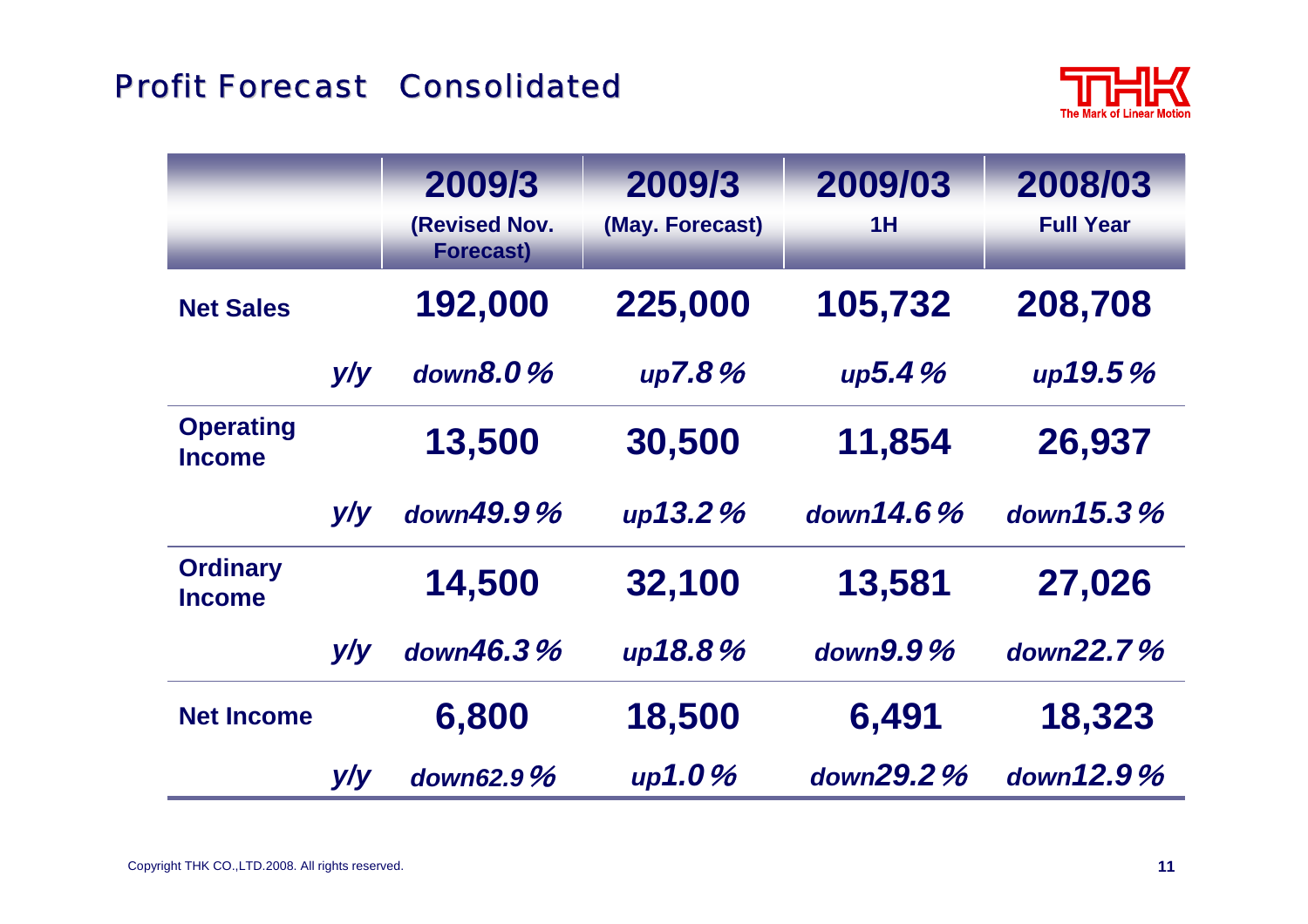## **Cost control policy list**



| <b>Fixed cost</b>                                                    | <b>Variable cost</b>                                    |
|----------------------------------------------------------------------|---------------------------------------------------------|
| •Control of capital investment by<br>the full use of current capital | . Improvement of material yield                         |
| . Review the hours of operation and<br>the number of labor           | •Reduce the cost of material.                           |
| .Review the system related cost                                      | <b>.Improvement of domestic</b><br>production ratio.    |
| .Review the cost of advertisement                                    | <b>.</b> Efficiency Improvement of<br>distribution cost |
| .Review other costs                                                  |                                                         |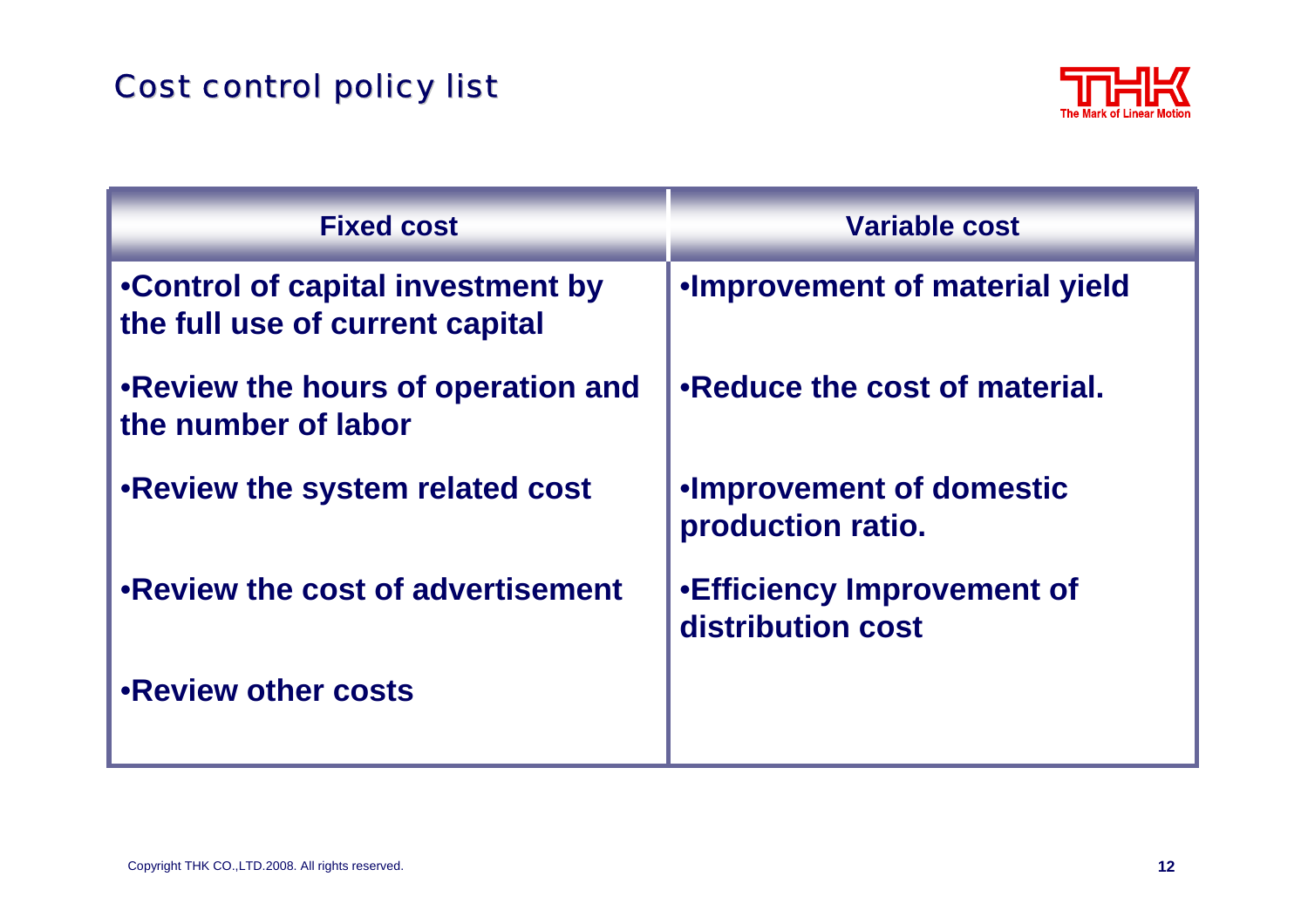#### Development of Business Area





#### **Development of New Business Areas**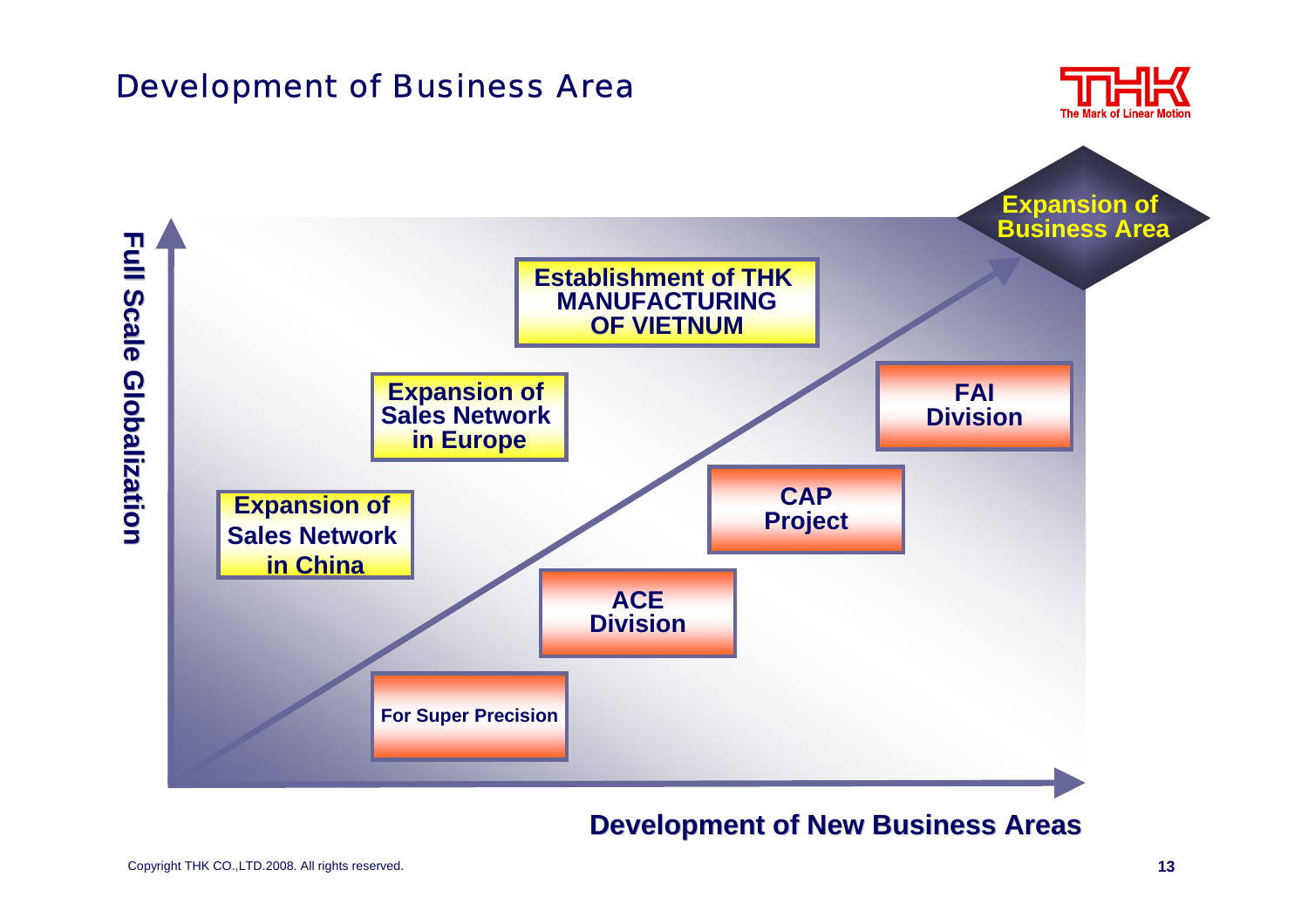#### **Support Statement** - Trends in Liabilities, Equity and Net Assets -



|                    | <b>Assets</b>                            |                                                                                                                                                                              |                                                                                                                                                                                                                                                          |  | Liabilities /<br><b>Net Assets</b> |         |
|--------------------|------------------------------------------|------------------------------------------------------------------------------------------------------------------------------------------------------------------------------|----------------------------------------------------------------------------------------------------------------------------------------------------------------------------------------------------------------------------------------------------------|--|------------------------------------|---------|
| 152,333<br>111,896 | 158,874<br>millions<br>of yen<br>113,236 | Current Assets (Up ¥6,541 million from<br>previous period)<br>■Cash and bank deposits<br>Up ¥7,585million from previous period<br>$\rightarrow$ Free cash flows 9,202million | Current liabilities (Up ¥6,448million from<br>previous period)<br>■Accounts payable Up ¥1,227 million<br>from previous period<br>An increase in purchasing accompanied<br>increased net sales.<br>Months Payable Outstanding:<br>Last period 2.1 months  |  | 67,990                             | 61,542  |
|                    |                                          | Accounts receivable:<br>Down ¥804million from previous period<br>→Months Sales Outstanding:<br>Last period: 3.8months<br>This period: 3.7months                              | This period 2.2months<br>■Accounts payable : Down ¥481 million<br>from previous period<br>■Income taxes payable : Up ¥4,995 million<br>from previous period                                                                                              |  | 9,185                              | 9,733   |
|                    |                                          | ■Inventories: Up ¥2,613million from<br>previous period<br>$\rightarrow$ Months inventory outstanding :<br>Last period 1.7months<br>This period 1.8months                     | Long-term liabilities (Down ¥548million<br>from previous period)<br>Long-term deferred tax liabilities<br>Down ¥328million from previous<br>period                                                                                                       |  |                                    |         |
|                    |                                          | Fixed assets (Up ¥1,340million from<br>previous period)<br>■Tangible Fixed assets:<br>Up ¥2,902million from previous period<br>→ CAPEX :¥8,885million                        | Net assets (Up ¥1,981 million from previous<br>period)<br>Earned surplus : Up ¥4,249million from<br>previous year<br>$\rightarrow$ Net income ¥6,491 million<br>■Exchange conversion adjustment<br>calculation: Down ¥1,612million from<br>previous year |  | 194,934                            | 192,953 |
|                    |                                          | Intangible assets : Down 1,048 million<br>from previous period                                                                                                               |                                                                                                                                                                                                                                                          |  |                                    |         |
|                    |                                          |                                                                                                                                                                              | 2008/9<br>2008/3                                                                                                                                                                                                                                         |  |                                    |         |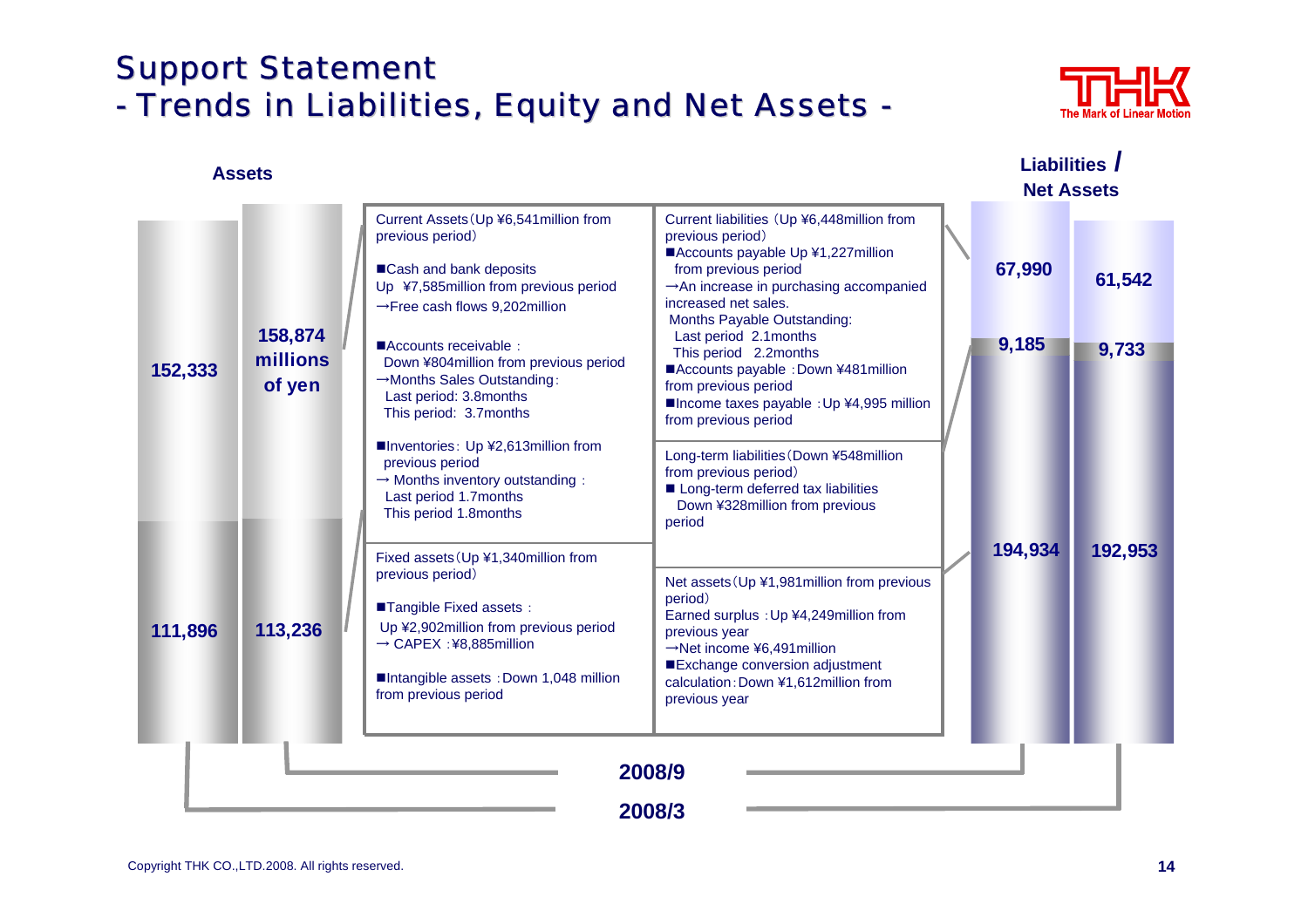#### Support Statement –Cash Flows Trend-



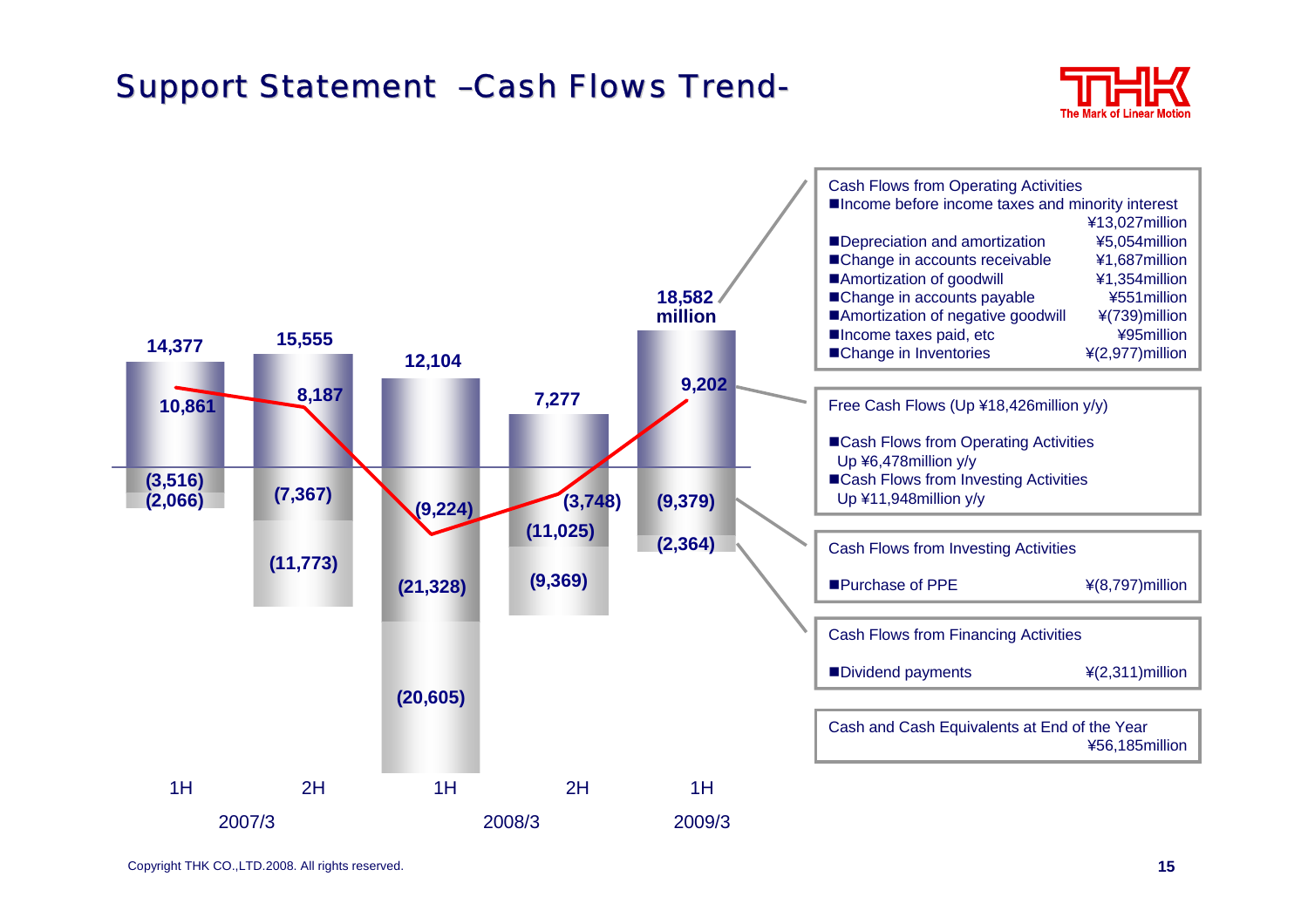#### Support Statement -Trends in Orders, Sales and Backlog (Domestic · Non-consolidated) –